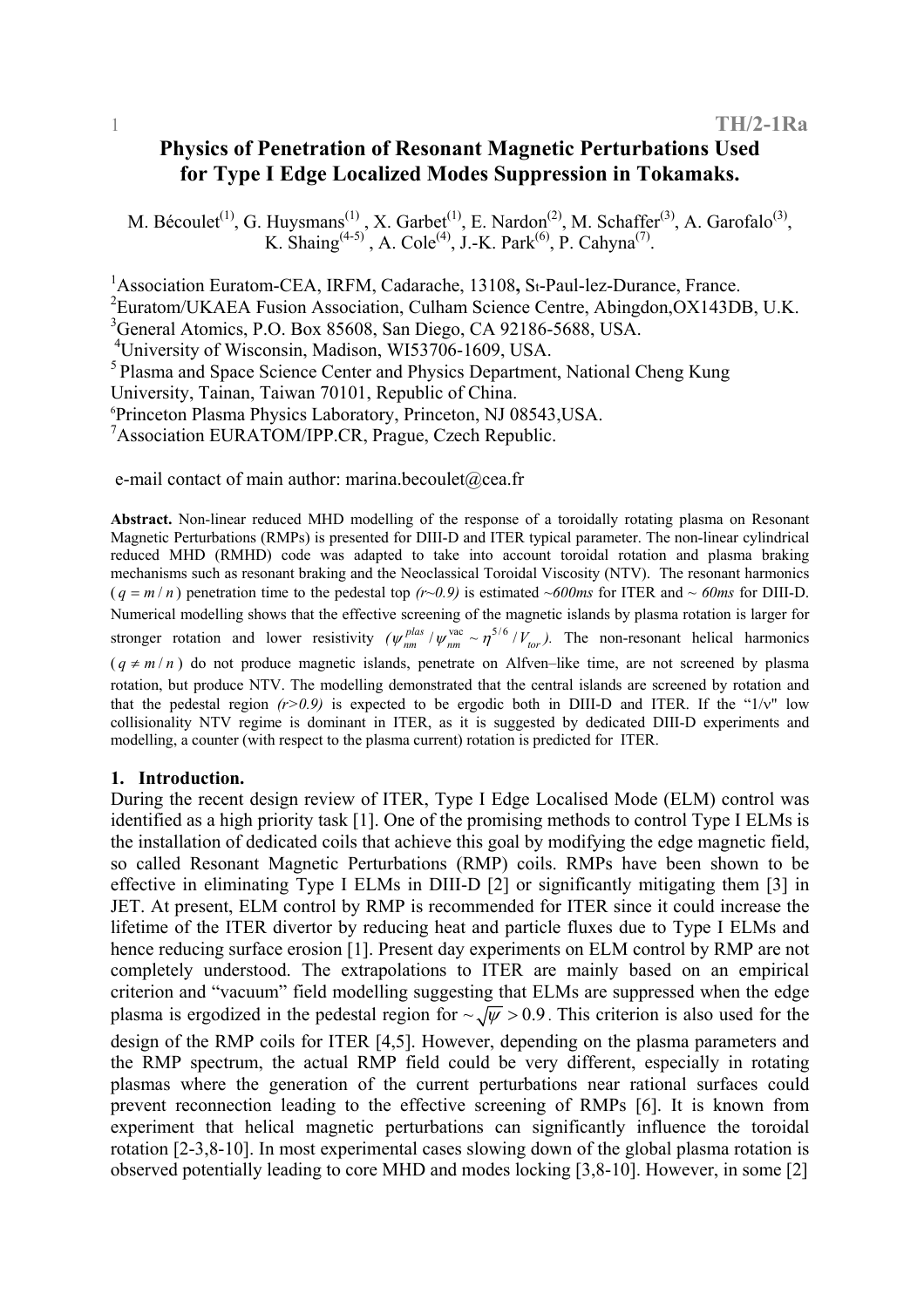experiments an increase of the toroidal rotation at the pedestal was observed and, moreover, at weak co- and counter rotation an acceleration in the counter direction was demonstrated [10]. The Neoclassical Toroidal Viscosity (NTV), resulting from the toroidal drag force experienced by the plasma particles moving along field lines distorted by helical magnetic perturbations [11-13], was proposed as a possible mechanism for the global plasma braking. The helical perturbations can appear due to the intrinsic MHD activity (Resistive Wall Modes, tearing modes etc.) or external magnetic perturbations such as RMPs. NTV is produced due to any helical magnetic perturbation including both resonant (*q=m/n*) the nonresonant part ( $q \neq m/n$ ) of the perturbation spectrum [8-9,11-13]. The understanding of the rotating plasma response on RMPs is important in the optimization of the RMP coils spectrum. The loss of the plasma co-rotation due to NTV can be important in ITER, where the expected toroidal rotation is slow  $(\sim IkHz)$  compared to the existing experiments (*~10kHz*) [2,3,10]. This paper describes recent results based on the non-linear reduced MHD modelling of RMPs in rotating plasmas for DIII-D and ITER parameters.

## **2. Reduced MHD model with RMPs.**

The non-linear cylindrical reduced MHD (RMHD) code [14] was adapted to take into account toroidal plasma rotation, resonant braking [6-8] and Neoclassical Toroidal Viscosity (NTV) [11-13]. The normalized as in [14] equations are:

$$
\frac{\partial \psi}{\partial t} + \mathbf{v}_z \frac{\partial \psi}{\partial z} + \nabla_{\mu} \Phi = -\eta j \tag{1}
$$

$$
\frac{\partial W}{\partial t} + \mathbf{v}_z \frac{\partial W}{\partial z} + \nabla_{\mu} j + [\Phi, W] = \nu_{\perp,0} \nabla^2 W \tag{2}
$$

$$
\frac{\partial \mathbf{v}_z}{\partial t} + \mathbf{v}_z \frac{\partial \mathbf{v}_z}{\partial z} + [\Phi, \mathbf{v}_z] + \vec{\nabla}_{\mu} p = S_{\mathbf{v}} + \nu_{\mu,0} \nabla^2 \mathbf{v}_z + F_{RB} + F_{NTV}
$$
\n(3)

$$
\frac{\partial p}{\partial t} + \mathbf{v}_z \frac{\partial p}{\partial z} + [\Phi, p] + k_\perp \nabla^2 p = S_p \tag{4}
$$

Here  $\psi = \psi_0 + \tilde{\psi}$ -is a poloidal flux. Identifying equilibrium values with *"eq"* and perturbations with "~", the total magnetic field is represented as follows:  $\vec{B} = \vec{B}_{eq} + \vec{\hat{B}}$ ,  $b_0(0, b_{\theta,0}(r), b_{z,0}); b_{z,0} \approx b_0 = 1; b_{\theta,0}(r) = -\frac{1}{R} \frac{\partial \varphi_0}{\partial x}$  $\tilde{\vec{B}} = (\frac{1}{r} \frac{\partial \tilde{\psi}}{\partial \theta}; -\frac{\partial \tilde{\psi}}{\partial r}; 0); \ \vec{B}_{eq} \approx B_0(0, b_{\theta,0}(r), b_{z,0}); \ b_{z,0} \approx b_0 = 1; \ b_{\theta,0}(r) = -\frac{1}{B_0} \frac{\partial \psi}{\partial r}$  $\tilde{\vec{B}} = (\frac{1}{r} \frac{\partial \tilde{\psi}}{\partial \theta}; -\frac{\partial \tilde{\psi}}{\partial r}; 0); \ \vec{B}_{eq} \approx B_0(0, b_{\theta,0}(r), b_{z,0}); \ b_{z,0} \approx b_0 = 1; \ b_{\theta,0}(r) = -\frac{1}{B_0} \frac{\partial \psi_0}{\partial r}.$  Other

variables are:  $\Phi$ -electrostatic potential,  $W = -\nabla^2 \Phi$  -vorticity, *p*-pressure,  $\vec{v} = \vec{v}_{\perp} + \vec{v}_{\parallel}$ -total velocity where the parallel to the equilibrium magnetic field component is approximated as:  $\vec{v}_\text{M} = \vec{b}_{eq}(\vec{v}, \vec{b}_{eq})$ ,  $\vec{b}_{eq} = \vec{B}_{eq}/B_{eq}$ ,  $v_z \approx v_{\text{M},z}$ , and the poloidal velocity is approximated as:  $\vec{v}_\perp \approx -(\vec{\nabla}\Phi \times \vec{e}_z)$ ,  $k_\perp$ - diffusion coefficient,  $v_{\perp,0}, v_{\parallel,0}$  perpendicular and parallel viscosity  $j = -\nabla^2 \psi$  - toroidal current,  $B_0$  - is magnetic field on the axis. To derive the induction equation (1) we used:  $(-\nabla \Phi - \frac{\partial \psi \vec{e}_z}{\partial x} - \eta \vec{J}) \cdot \vec{b}_{eq} \approx -(\vec{v}_\perp \times \vec{B} + \vec{v}_\parallel \times \tilde{\vec{B}}) \cdot \vec{b}_{eq}$  $-\nabla\Phi - \frac{\partial\psi\vec{e}_z}{\partial t} - \eta\vec{J})\cdot\vec{b}_{eq} \approx -(\vec{\mathrm{v}}_{\perp}\times\vec{B} + \vec{\mathrm{v}}_{\parallel}\times\vec{\tilde{B}})\cdot\vec{b}_{eq}$ ∂  $\vec{e}_{z}$  -  $\eta \vec{J} \cdot \vec{b}_{eq} \approx -(\vec{v}_{\perp} \times \vec{B} + \vec{v}_{\parallel} \times \tilde{\vec{B}}) \cdot \vec{b}_{eq}$ ;  $0,\theta \triangle^{V}/\theta$ //,  $\frac{\nabla_{\parallel,z}}{\cdot} \frac{\partial \psi}{\partial \rho} = -\mathbf{V}_{\parallel,z}$ *b r*  $\partial \theta$   $\qquad \qquad$   $\partial z$  $\theta$   $V_{\parallel, z}$   $\theta \psi$   $\qquad \qquad \theta \psi$  $\frac{\partial \psi}{\partial \theta} = -v_{\pi,z} \frac{\partial \psi}{\partial z}$ , where the cylindrical safety factor is:  $q(r) = \frac{rb_{z,0}}{R_0b_{\theta}}$  $_{0}\omega_{\theta,0}$  $q(r) = \frac{R_{\mathcal{Q}_{z,0}}}{R_0 b_{\theta,0}}$  and

 $1/R_0 \partial_\varphi \dots = \partial_z \dots$ . The equilibrium flow is given by  $\vec{v}_0 = (0, v_{\theta,0}, v_{z,0})$ ,  $v_{\theta,0} \ll v_{z,0}$ .  $S_{p,v}$ represents sources that are adjusted to keep initial equilibrium profiles without RMPs. In the present modelling pressure terms were neglected by setting:  $p \sim 10^{-6}$ . The parallel gradient is: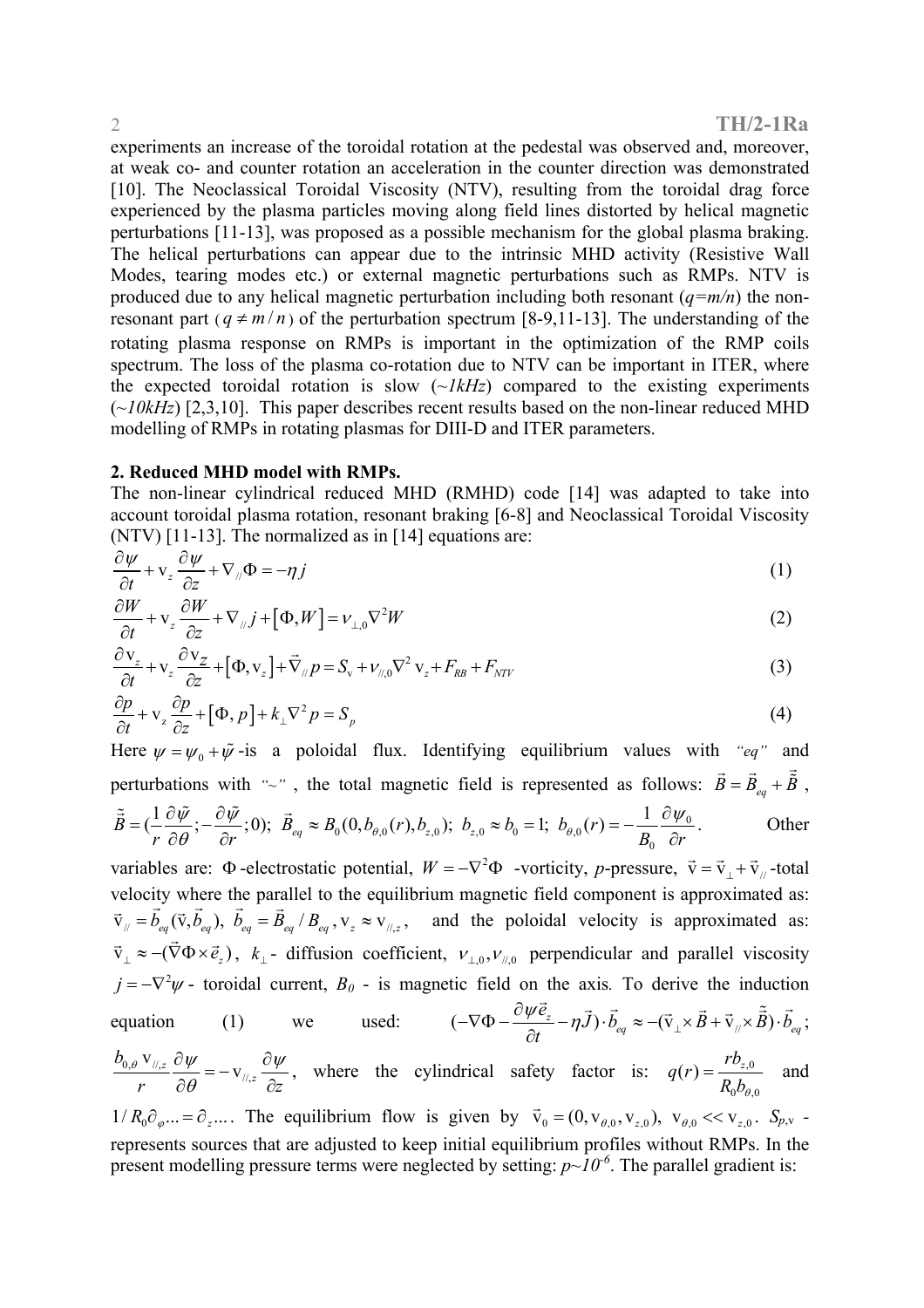#### 3 **TH/2-1Ra**

 $\nabla_{\mu} = \partial_{\mu} \partial_{\mu} \partial_{\mu} = \partial_{\mu} \partial_{\mu} \partial_{\nu} \partial_{\nu} = \partial_{\mu} \partial_{\mu} \partial_{\nu} \partial_{\nu} \partial_{\nu} + \partial_{\mu} \partial_{\mu} \partial_{\nu} \partial_{\nu}$ . All lengths are normalized to the minor radius (*a*). All variables are presented in Fourier series:  $\psi = \sum_{m,n=\pm \infty} \psi_{nm} e^{im\theta + inz/R_0}$  $\lim_{\theta \to inz/R_0} + c.c.$  $\psi = \sum_{m,n=\pm\infty} \psi_{nm} e^{im\theta + inz/R_0} + c.c.$ ,  $n=0, m=0$ is the equilibrium value. The boundary conditions at *r=1* are zero for all perturbations except for the magnetic flux harmonic's amplitudes:  $\psi_{nm}|_{r=1} \approx \psi_{nm,sep}^{vac}$  which are approximated by the vacuum amplitudes calculated in the toroidal geometry [4]. Notice, that because of the much stronger magnetic shear in toroidal geometry, the amplitudes of the cylindrical harmonics at

the edge were adjusted to satisfy edge islands overlapping for *r>0.9* (Chirikov parameter *>1*) for the zero rotation case to correspond with this respect the vacuum modeling in a torus [4]. The resonant braking term due to  $\vec{j} \times \vec{B}$  forces in (3) is only taken into account for the mean flow  $(n=0, m=0)$  as in [7-8]:

$$
F_{RB}^{00} = \frac{-1}{2qR_0} \operatorname{Im} \sum_{m,n \neq 0} m \left[ j_{nm} \psi_{nm}^* - \Phi_{nm} \left( \frac{\partial \Phi_{nm}^2}{\partial r^2} - \frac{1}{r} \frac{\partial \Phi_{nm}}{\partial r} \right)^* \right]
$$
(5)

However, let us notice already that, for the typical RMP amplitudes modeled here, the resonant braking (5) typically localized near the resonant surfaces [6-8] is very small.

### **3. Modeling of NTV in DIII-D and ITER.**

The expressions for the NTV force is taken from [11-13] in the form:

$$
F_{NTV} = -\nu_{\text{eff}}^{\text{}} b_{\text{eff}}^2 (V_{\text{tor}} - V_{\text{tor}}^{NC}) \approx -\alpha_{NTV}(r) (V_{\text{tor}} - V_{\text{tor}}^{NC}) \tag{6}
$$

Here  $v_{\text{eff}}^{\prime\prime}$  is the effective frequency and  $b_{\text{eff}}^2$  is the square of the effective magnetic perturbation calculated in Hamada coordinates in a specific way depending on the collisionality regime [11-13],  $V_{tor}$  is the toroidal velocity,  $V_{tor}^{NC}$  is the neoclassical toroidal velocity in a helically perturbed magnetic field [12]. Since the realistic toroidal geometry is very important for the NTV estimations [7-9], we stepped out from the self-consistency in RMHD modeling with NTV and used flux-averaged  $\alpha_{NTV}(r)$  calculated in toroidal geometry as input. Notice, that, unless noted, the magnetic perturbation in the NTV calculations was taken as in vacuum (see Sec.3). For the DIII-D case the parameters from discharge #127744 were used (Fig.1) *(B<sub>0</sub>*=1.9T,  $R_0$ =1.8m,  $a$ =0.6m,  $n=3$ ,  $I_{coil}=4.65kAt$ , odd parity). The 9x3-rows RMP in-vessel ITER coils (Fig.2) were modeled by zero-thickness equally spaced frames with  $\sim$ 26° toroidal width. The corners coordinates *(R,Z)* in *(m)* for the top coil are: *(7.71;3.35);(8.53;1.87);* mid: *(8.73;1.75);(8.73;-0.5);* bottom coil: *(8.55;-0.62);(7.45;-2.49).*  The toroidal number in ITER coils spectrum was *n=4* produced by currents (in *kAt*) in the top-row: *(-49.9; 45.675; -35.95; 21.9; -5.225; -12.1; 27.95; -40.45; 48.05);* mid-row: *(50; - 47; 38.3; -25; 8.7; 8.7;- 25; 38.3; -47)* andbottom-row:*( -42.4; 48.9; -49.5; 44.15; 33.45; 18.75; -1.75; -15.45; 30.8).* The ITER H-mode scenario parameters are presented on Fig.3. The low collisionality 1/v- NTV regime is applicable [11-12] when  $q\omega_{\rm E} < v_i/\varepsilon < \sqrt{\varepsilon} \omega_{\rm E}$ , here  $\varepsilon = r/R_0$ ,  $\omega_E \approx E_r / (rB_\phi)$  is the poloidal drift frequency,  $\omega_i = V_i / (R_0 q)$  is the ion transit frequency and  $V_{ti}$  is the ion thermal velocity. To estimate the radial electric field, the force balance was used:  $E_r = \nabla_r P_i / (eZ_i n_i) + V_\varphi B_\theta - V_\theta B_\varphi$  where the poloidal velocity is neoclassical:  $V_{\theta} = V_{\theta}^{neo} \approx 1.17 / (Z_i B_{\varphi}) dT_i / dr$  and  $V_i = 15.2 / \sqrt{A} \ln \Lambda n_{(10^{19} m^{-3})} T_{i(keV)}^{-3/2}$  [15]. In the 1/v-regime:  $F_{NTV} = -v_{1/v}^{//}b_{1/v}^2 (v_z - V_{1/v}^{NC})$ ,  $V_{1/v(m/s)}^{NC} = 3.5/(Z_i B_i)(dT_{i,keV}/dr)$  is the neoclassical toroidal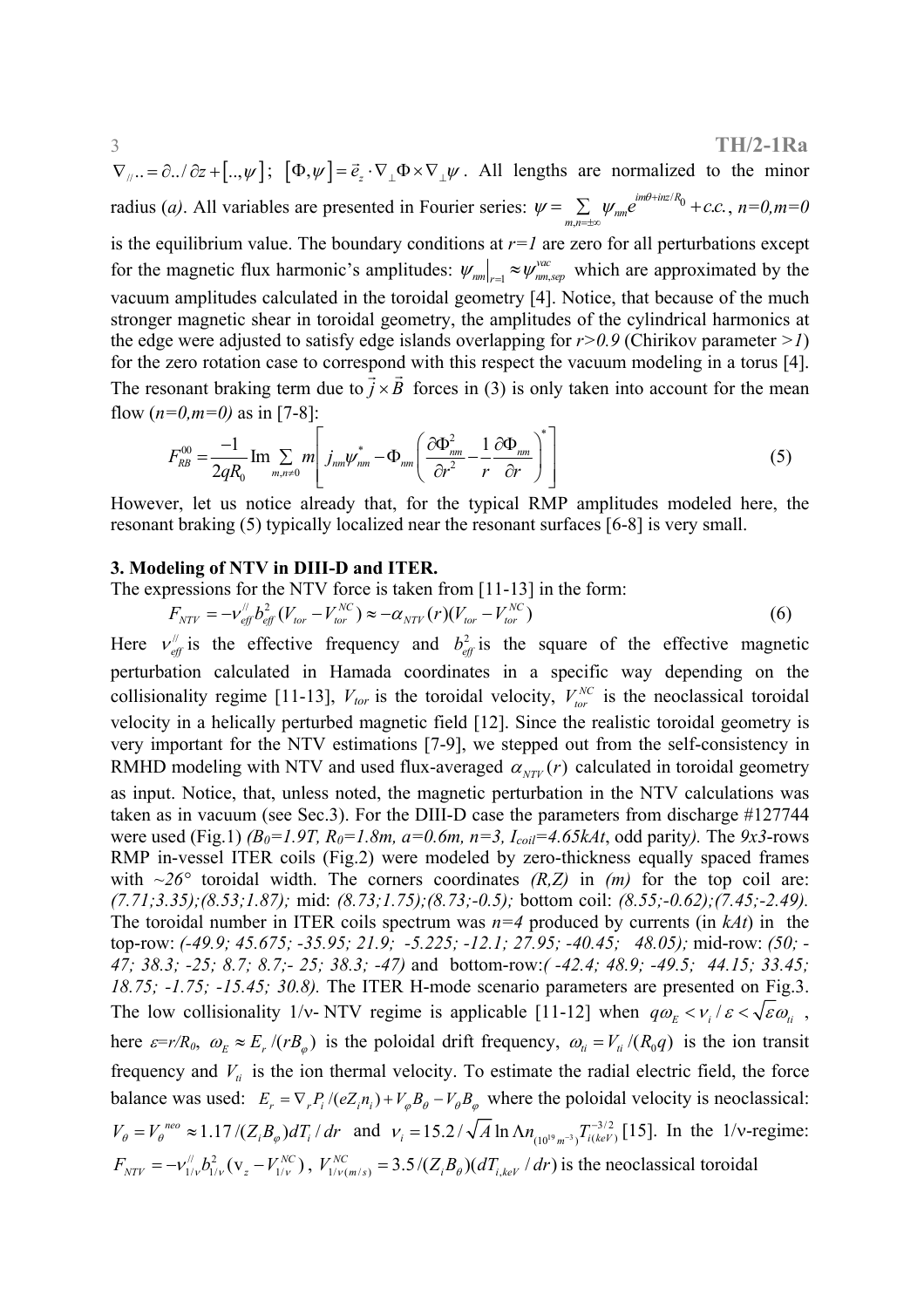velocity [12], where  $v''_{1/\nu} = \omega_a^2 / \nu_i$  is the effective frequency, and the effective perturbation: 2  $\approx 1.74 \times 2 \times 3^{3/2}$  $b_{1/\nu}^2 \approx 1.74 q^2 \varepsilon^{3/2} \sum_{n>0} \sum_{m,m'= \pm \infty} n^2 (b_{nmc} b_{nm'c} + b_{nms} b_{nm's}) W_{nmm'}$  $\approx 1.74q^2\varepsilon^{3/2} \sum_{n>0} \sum_{m,m'= \pm \infty} n^2 (b_{nmc} b_{nm'c} + b_{nms} b_{nm's}) W_{nmm'}$ , where  $b_{nmc,s}$  are the harmonic

amplitudes of the field perturbation strength:  $b \approx (\vec{B}_{eq} \cdot \vec{\hat{B}})/B_0^2$  in Hamada coordinates,



**Fig.1.**DIII-D shot #127744 parameters used for NTV estimations.

**Fig.2.** Sketch of ITER RMP coils (in blue) with plasma flux surfaces (in red).

**Fig.3.** ITER H-mode parameters used for NTV estimations.

normalized to the magnetic field on the axis  $(B_0)$ . The total magnetic field strength [11-13] is:  $\left( B_{eq}+B,B_{eq}+B\right)$  $B = (\vec{B}_{eq} + \vec{B}, \vec{B}_{eq} + \vec{B})^{1/2} \approx B_{eq} + B_0 b$ . Introducing the label of the magnetic line:  $\zeta^0 = q\theta^H - \zeta^H$ , where  $(\theta^H, \zeta^H)$  are angles in Hamada coordinates, one can represent:  $0 \rightarrow D \sin(n \epsilon^0)$  $\boldsymbol{0}$  $C_{nm}e^{-in\zeta^H+im\theta^H} = \sum A_n \cos(n\zeta^0) + B_n \sin(n\zeta^0)$  $n = \pm \infty$  *m*  $n = \pm \infty$  *n*  $b = \sum_{n} \sum_{m} b_{nm} e^{-in\zeta^H + im\theta^H} = \sum_{n} A_n \cos(n\zeta^0) + B_n \sin(n\zeta^0)$  $=\sum_{n=\pm\infty}\sum_{m=\pm\infty}b_{nm}e^{-in\zeta^H+im\theta^H}=\sum_{n>0}A_n\cos(n\zeta^0)+B_n\sin(n\zeta^0)$ , where:  $c_n A_n = \sum_{m \to \infty} b_{mnc} \cos(\theta^H(m-nq)) + b_{mns} \sin(\theta^H(m-nq))$ ;  $B_n = \sum_{m \to \infty} b_{mns} \cos(\theta^H(m-nq)) - b_{mnc} \sin(\theta^H(m-nq))$ *m*  $B_n = \sum b_{n m s} \cos(\theta^H(m-nq)) - b_{n m s} \sin(\theta^H(m-nq))$  $=\sum_{m=\pm\infty}b_{mn}\cos(\theta^H(m-nq)) - b_{nmc}\sin(\theta^H(m-p))$  $2 \text{Re}(b_{nm}), m \neq 0$   $\qquad -2 \text{Im}(b_{nm}), m \neq 0$  $\mathcal{R} = \begin{cases} \text{Ric}(U_{nm}), m \neq 0 \\ \text{Ric}(b_{nm}), m = 0 \end{cases}$ ,  $b_{mns} = \begin{cases} 2 \text{ min}(U_{nm}), m \neq 0 \\ -\text{Im}(b_{nm}), m = 0 \end{cases}$  $nmc = \frac{1}{n}$   $\frac{n}{L}$   $\frac{n}{L}$   $\frac{n}{L}$   $\frac{n}{L}$   $\frac{n}{L}$  $_{nm}$ ,  $m - \sigma$   $\qquad \qquad$   $\qquad \qquad$   $\qquad$   $\qquad$   $\qquad \qquad$   $\qquad$   $\qquad$   $\qquad$   $\qquad$   $\qquad$   $\qquad$   $\qquad$   $\qquad$   $\qquad$   $\qquad$   $\qquad$   $\qquad$   $\qquad$   $\qquad$   $\qquad$   $\qquad$   $\qquad$   $\qquad$   $\qquad$   $\qquad$   $\qquad$   $\qquad$   $\qquad$   $\qquad$   $\qquad$   $\qquad$   $\qquad$   $\qquad$   $b_{\text{mnc}} = \begin{cases} 2 \text{Re}(b_{\text{nm}}), m \neq 0 \\ 2 \text{Re}(b_{\text{nm}}), m \neq 0 \end{cases}$   $b_{\text{mnc}} = \begin{cases} -2 \text{Im}(b_{\text{nm}}), m_{\text{mnc}} \end{cases}$  $b = \begin{cases} 2 \text{Re}(b_{nm}), m \neq 0 \\ \text{Re}(b_{nm}), m = 0 \end{cases}$ ;  $b_{mns} = \begin{cases} -2 \text{Im}(b_{nm}), m \neq 0 \\ -\text{Im}(b_{nm}), m = 0 \end{cases}$  (7)

The expressions for the weighting functions in 1/ν−regime are:

$$
W_{nmm'} = \int_0^1 \frac{F_{nmc} F_{nmc'} dk^2}{E(k) - (1 - k^2)K(k)}; \ F_{mnc}(k) = 2 \int_0^{2 \arcsin k} \sqrt{k^2 - \sin^2(\theta/2)} \cos(\theta(m - nq)) d\theta \tag{8}
$$

The complete elliptic integrals of the first and second kind are defined as:

 $\pi/2$   $\pi/2$  $^{2}$  ain<sup>2</sup>  $\Omega^{1/2}$  d $\Omega$ .  $V(k) = \int (1 - k^{2} \sin^{2} \Omega)^{-1/2}$ 0 0  $E(k) = \int_0^{\pi/2} (1 - k^2 \sin^2 \theta)^{1/2} d\theta$ ;  $K(k) = \int_0^{\pi/2} (1 - k^2 \sin^2 \theta)^{-1/2} d\theta$ . The perturbation spectrum  $|b_{nm}|$ 

(7) for DIII-D parameters is shown in Fig.4. The characteristic frequencies for DIII-D and ITER parameters are presented for ions and electrons in Fig.5-6. Here:  $A = 2$ ;  $Z_i = 1$ ; ln  $\Lambda = 20$ . Notice that electrons are in 1/v-regime (Fig.6). Since for the ions mainly:  $q\omega_{\rm E} > v_i/\varepsilon$  (Fig.5), the v-regime is expected. Notice that the radial electric field is the most uncertain in these estimations. For ν-regime we used [13] that includes the boundary between trapped and passing particles corrections compared to the studies [11-12]:  $F_{NTV} = -v_v^{\#} b_v^2 (V_{tor} - V_v^{NC})$ , where:  $v_v^{\#} = v_i \omega_i^2 / \omega_E^2$ ;  $V_{v(m/s)}^{NC} = 0.92 / (Z_i B_\theta) (dT_{i,keV} / dr)$ ; (9)  $\sum_{n=0, m, m' = \pm \infty}^2 (b_{nmc} b_{nm'c} + b_{nms} b_{nm's}) W^{(1)}_{nmm'} + (b_{nmc} b_{nm's} - b_{nms} b_{nm's}) W^{(2)}_{nmmn'}$  $b_v^2 = \sum_{m} (b_{nmc} b_{nmc} + b_{nms} b_{nms}) W_{nmm}^{(1)} + (b_{nmc} b_{nms} - b_{nms} b_{nmc}) W_{nm}$  $=\sum_{n>0,m,m'= \pm \infty} (b_{nmc} b_{nm'c} + b_{nms} b_{nm's}) W^{(1)}_{nmm'} + (b_{nmc} b_{nm's} -$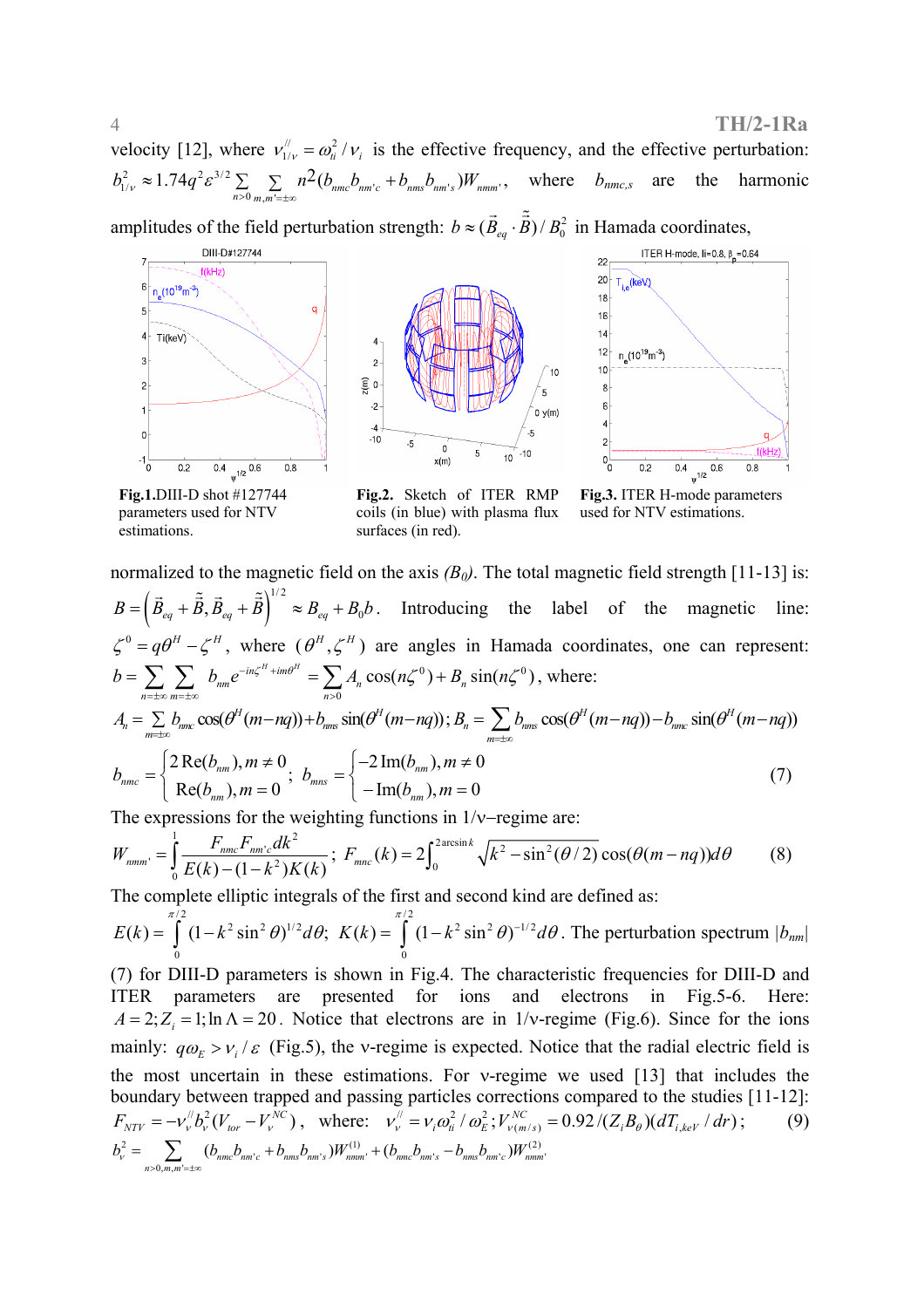$$
TH/2-1Ra
$$

$$
W_{nmm'}^{(1)} = 0.045 \varepsilon^{-1/2} \int_{0}^{1} dk^{2} \Big[ E(k) - (1 - k^{2}) K(k) \Big] \Big( \frac{\partial L_{nmm}^{(1)}}{\partial k^{2}} \frac{\partial L_{nm'}^{(1)}}{\partial k^{2}} + \frac{\partial L_{nm'}^{(2)}}{\partial k^{2}} \frac{\partial L_{nm'}^{(2)}}{\partial k^{2}} \Big); \tag{10}
$$

$$
W_{mmn'}^{(2)} = 0.09 \varepsilon^{-1/2} \int_{0}^{1} dk^{2} \left[ E(k) - (1 - k^{2}) K(k) \right] \frac{\partial L^{(1)}}{\partial k^{2}} \frac{dL^{(2)}}{\partial k^{2}} \frac{dL^{(2)}}{\partial k^{2}}; \tag{11}
$$



**Fig.4**. Magnetic perturbation spectrum  $|b_{nm}|$  (7) in Hamada coordinates for DIII-D #127744. Circles indicate the position of the resonant surfaces *q=m/n.* 



**Fig.6.** Characteristic electron transit, collision and toroidal drift frequencies for ITER (in bold) and DIII-D parameters presented on Fig.2-3.



**Fig.5.** Characteristic ion transit (red), collision(blue) and toroidal drift frequency (black) for ITER (in bold) and DIII-D for parameters (Fig.1,3)



and ITER. Dashed lines represent result with screening for resonant harmonics  $b_{nm}=0$  for  $r < r_{res}$ 

$$
L^{(1)}_{nm} = D_{nm} \frac{(1 - e^{-\sigma(1 - k^2)}) \cos(\sigma(1 - k^2))}{K(k)}; \ L^{(2)}_{nm} = D_{nm} \frac{e^{-\sigma(1 - k^2)} \sin(\sigma(1 - k^2))}{K(k)}; \nD_{nm} = -2 \begin{cases} \pi/2 \cos[(m - nq)\theta(u)]du\\ \frac{L}{2} \cos[\theta(u)] \sin[\theta(u)] \\ \frac{L}{2} \cos[\theta(u)] \cos[\theta(u)] \cos[\theta(u)] \cos[\theta(u)] \cos[\theta(u)] \cos[\theta(u)] \cos[\theta(u)] \cos[\theta(u)] \cos[\theta(u)] \cos[\theta(u)] \cos[\theta(u)] \cos[\theta(u)] \cos[\theta(u)] \cos[\theta(u)] \cos[\theta(u)] \cos[\theta(u)] \cos[\theta(u)] \cos[\theta(u)] \cos[\theta(u)] \cos[\theta(u)] \cos[\theta(u)] \cos[\theta(u)] \cos[\theta(u)] \cos[\theta(u)] \cos[\theta(u)] \cos[\theta(u)] \cos[\theta(u)] \cos[\theta(u)] \cos[\theta(u)] \cos[\theta(u)] \cos[\theta(u)] \cos[\theta(u)] \cos[\theta(u)] \cos[\theta(u)] \cos[\theta(u)] \cos[\theta(u)] \cos[\theta(u)] \cos[\theta(u)] \cos[\theta(u)] \cos[\theta(u)] \cos[\theta(u)] \cos[\theta(u)] \cos[\theta(u)] \cos[\theta(u)] \cos[\theta(u)] \cos[\theta(u)] \cos[\theta(u)] \cos[\theta(u)] \cos[\theta(u)] \cos[\theta(u)] \cos[\theta(u)] \cos[\theta(u)] \cos[\theta(u)] \cos[\theta(u)] \cos[\theta(u)] \cos[\theta(u)] \cos[\theta(u)] \cos[\theta(u)] \cos[\theta(u)] \cos[\theta(u)] \cos[\theta(u)] \cos[\theta(u)] \cos[\theta(u)] \cos[\theta(u)] \cos[\theta(u)] \cos[\theta(u)] \cos[\theta(u)] \cos[\theta(u)] \cos[\theta(u)] \cos[\theta(u)] \cos[\theta(u)] \cos[\theta(u)] \cos[\theta(u)] \cos[\theta(u)] \cos[\theta(u)] \cos[\theta(u)] \cos[\theta(u)] \cos[\theta(u)] \cos[\theta(u)] \cos[\theta(u)] \cos[\theta(u)] \cos[\theta(u)] \cos[\theta(u)] \cos[\theta(u)] \cos[\theta(u)] \cos[\theta(u)] \cos[\theta(u)] \cos[\theta(u)] \cos[\theta(u)] \cos[\theta(u)] \cos[\theta(u)] \cos[\theta(u)] \cos[\theta(u)] \cos[\theta(u)] \cos[\theta(u)] \cos[\theta(u)] \cos[\theta(u)] \cos[\theta(u)] \cos[\theta(u)] \cos[\theta(u)] \cos[\theta(u)] \cos[\theta
$$

$$
D_{nm} = -2 \left\{ \int_0^1 \frac{\cos[(m-nq)\cos(n)]\sin}{\sqrt{1-k^2\sin^2(n)}} \right\}; \ \theta(u) = 2 \arcsin(k\sin(u)); \ \sigma \approx \sqrt{n} \left( \frac{v_d}{\ln(16/\sqrt{v_d})} \right) \quad ; \ \ v_d \approx \frac{4v_i}{\epsilon \omega_E q};
$$
  
The NTV damping time estimated for vacuum fields as  $t_{dam} \approx 1/(v_{eff}^{\mu} b_{eff}^2)$  is presented in  
Fig.7. To estimate the effective screening by the plasma rotation (dashed line in Fig.7) here

we roughly set  $b_{nm}=0$  for  $r < r_{res}$  (see later in Sec 3). The present results indicate that the experimentally measured damping time is closer to 1/ν regime in DIII-D and the expected pure ν regime [11-13] gives too small NTV to explain the observed global plasma braking. The more smooth transition between v and  $1/v$  regimes proposed in [17] partly removes this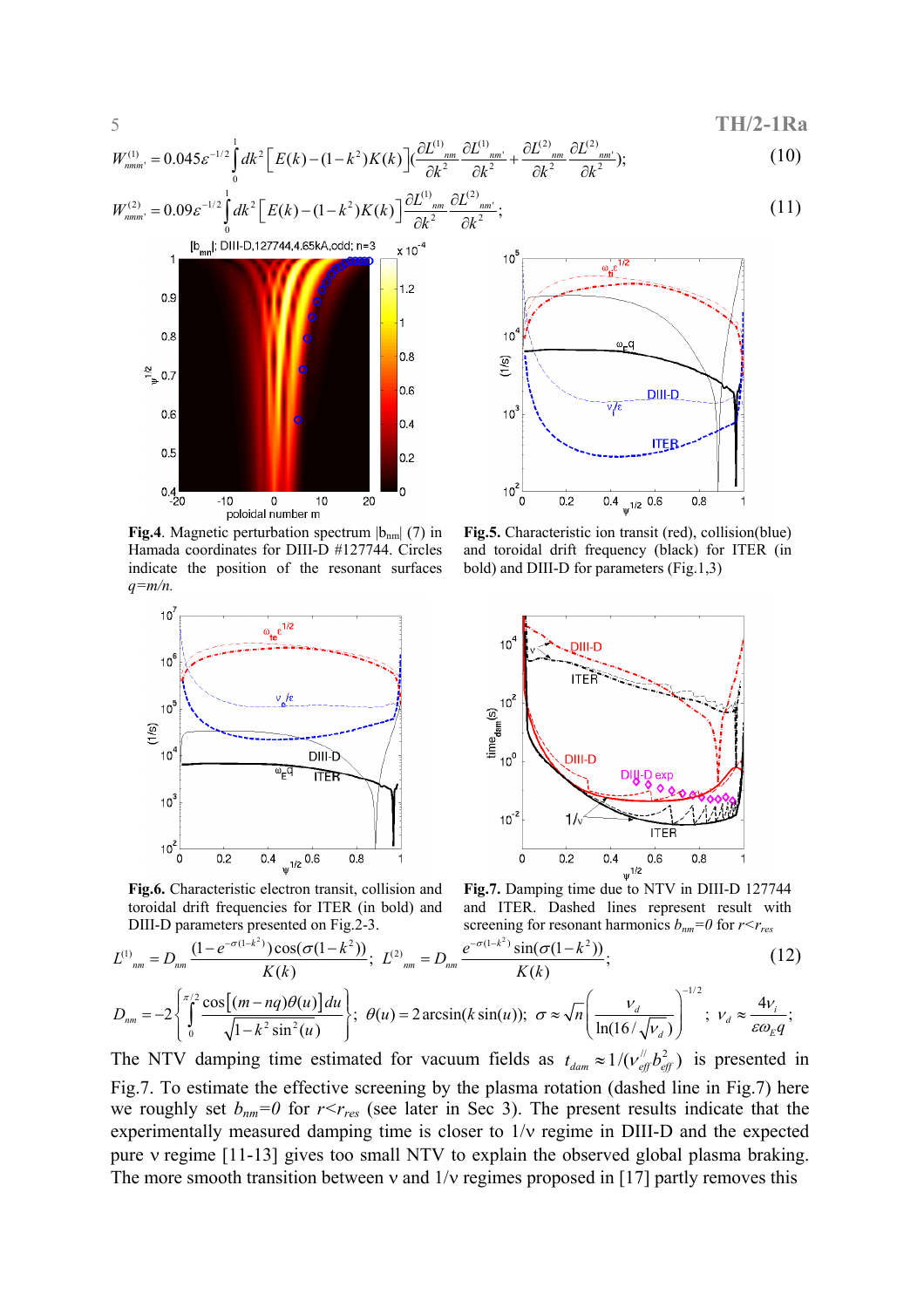#### 6 **TH/2-1Ra**

contradiction. However, the fact that the effective RMP strength seen by particle could be larger compared to the vacuum fields, as suggest 3D ideal plasma response modeling without islands formation [17], was not yet seen in the resistive MHD modeling [16], where more vacuum-like plasma response was obtained without plasma rotation. It is clear, that more self-consistent modeling of the resistive MHD plasma response on RMPs (including toroidal geometry, islands formation, plasma rotation and NTV) together with further dedicated experimental work, are still needed for more reliable predictions for ITER. The flux averaged profiles of NTV (6) used in RMHD code are presented in Fig.8. Certainly, the effect produced by RMPs on the rotation depends on the relative value of NTV compared to the intrinsic toroidal viscosity:  $\alpha_{NTV} / \nu_{\mu 0}$ . The typical values in RMHD modeling were:  $v_{\perp 0} = 0.01$  corresponding to the strong damping of the mean poloidal flow [6-8] and  $v_{\mu,0} = 3.10^{-7} - 10^{-6}$  corresponding roughly to the experimental toroidal viscosity (~few *m/s<sup>2</sup>*), the NTV in the ν−regime (Fig.8) does not produces any noticeable rotation braking in the RMHD modelling and hence these results are not presented here.



**Fig.8.** Normalized coefficient in (6) used in RMHD code (Sec.3) estimated for vacuum fields.



**Fig.9.** Normalized RMP penetration time to the top of the pedestal  $(r\sim 0.9)$  of the harmonic  $m/n=9/3$  as a function of normalized *(1/*η)*.*η*=const.*

#### **3. RMHD modeling results.**

The first step in this study was to estimate the single harmonic penetration without rotation. The resulting flux perturbation  $|\psi_{n=3 m=9}|$  on the surface  $q_{(r=0.9)}=|m/n|$  can be fitted by the formula:  $\psi_{nm}^{pl} \approx \psi_{nm}^{vac} (1-0.99 e^{-t/\tau})$ . The normalized on  $\tau_A$  penetration time  $\tau$  is presented as a function of the normalized  $\eta^{-1}$  (here  $\eta(r) = const$ ) on Fig.9. The values at the top of the pedestal are  $\tau \sim 600$ ms for ITER  $(T_{ped} = 4keV, \tau_A \sim 3.10^{-7}s)$  and  $\tau \sim 60$ ms for DIII-D  $(T_{ped}=2keV \tau_A \sim 3.510^{-6}s)$ . In the following RMHD runs we adopted a more realistic resistivity profile:  $\eta = \eta_{pl} \eta_{vac} / (\eta_{pl} + \eta_{vac})$ ,  $\eta_{vac} = 0.1$ ,  $\eta_{pl} = \eta_0 (p / p_0)^{-3/2}$  which mimics the  $\sim T_e^{-3/2}$ temperature dependence. The pressure profile was typical for the H-mode scenario with an Edge Transport Barrier (ETB) at  $r > 0.9$ . Let us notice here that for  $n=3$ ,  $n=4$  and the parabolic equilibrium toroidal current profile used here, no RMP amplification was observed in the present modelling. The rotation profile was taken parabolic with a central value  $V_0$ . The screening of magnetic islands due to the rotation is stronger at stronger rotation (Fig.10) and lower resistivity (Fig.11) as it is expected from theory [6]. The rotating plasma response on RMP mainly consists in the generation of a current layer on the resonant surface [6-7,16].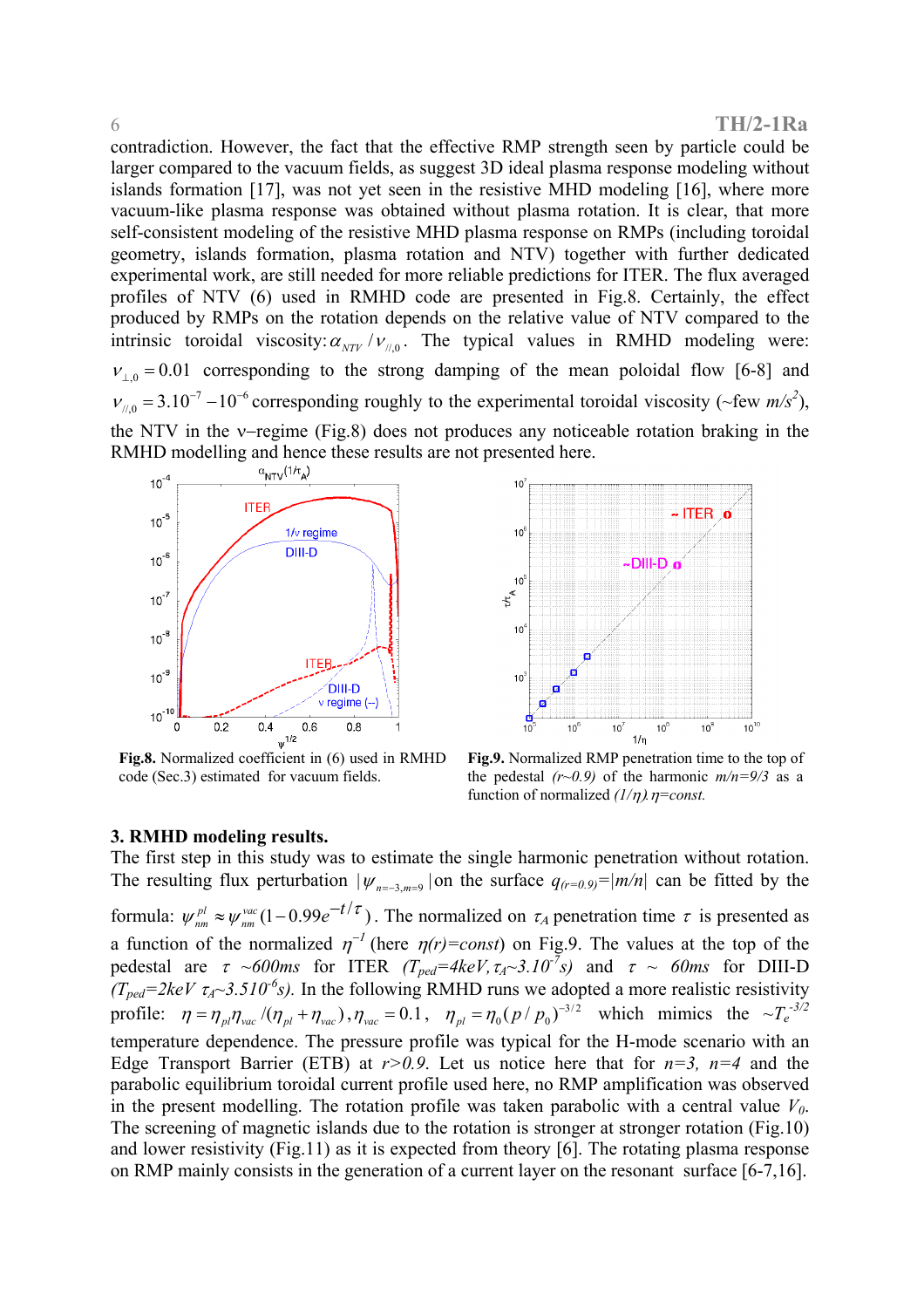The results (Fig.10-11) confirm the predictions [6] for the *visco-resistive* linear regime:  $w_{mn}^{pl}/w_{mn}^{vac}|_{res} \sim \eta^{5/6}/V_0$ . Notice in Fig.12 that with rotation  $\psi_{mn}^{pl} \approx 0$  for  $r < r_{res}$  justifying the approximation for the screened harmonics amplitudes used in Sec 2.<br>  $\frac{1 \times 10^{-5}}{2 \times 10^{-6}} \frac{|\psi_{mn}|: \eta_0 = 10^{-7}: \psi_{bnd} = 2.510^{-5}}{2 \times 10^{-6}}$ 



**Fig.10.** Time dependence of  $|\psi_{n=-3,m=9}|$  on the resonance surface  $r_{res}=0.9$  in the rotation  $V_0$  (in  $V_A$ ) scan.





**Fig.11.** Time dependence of  $|\psi_{n=-3,m=9}|$  on the resonance surface  $r_{res}$ =0.9 in the resistivity scan at



*Fig.12.* Flux perturbation profile at zero rotation  $V_0=0$  and with rotation  $V_0=10^{-2}V_A$ .

**Fig.13.** Screening central islands by rotation for DIII-D and ITER-like parameters.

The magnetic topology resulting from RMHD with rotation and  $F_{NTV}=0$  for the RMP spectrum  $\psi_{n,m=5:11}(r=1) = \left[9_{m=5}; 8_{m=6}; \dots 3_{m=11}\right] \cdot 10^{-5}$ ,  $n=-3$  ( $n < 0$  is a convention in the RMHD code), is presented in Fig.13. Notice that  $V_0=3\times10^{-2}$  (~10kHz),  $\eta_0=10^{-8}$  correspond to a DIII-D-like and  $V_0=0.56\times10^{-2}$  (~1kHz)  $\eta_0=10^{-9}$  to ITER-like plasma parameters. One can see that in both cases the central islands are screened, but still overlap for  $r > 0.9$ . As it was shown by a number of the numerical tests (not presented here), the simplified equation  $\partial v_z / \partial t \approx S_v + v_{\mu,0} \nabla^2 v_z - \alpha_{NTV,1/v} (v_z - V_{1/v}^{\text{NC}})$  leads to the toroidal rotation profile time evolution very close to the full RMHD modeling (1-4) at strong NTV ( $\alpha_{NTV}/v_{\text{N,0}} >> 1$ ). This permits to reduce significantly the time consuming numerical solution (1-4) with a typical time step *~0.1*  $\tau_A$  until the stationary rotation profile is reached (~2.10<sup>6</sup>  $\tau_A$ ). Notice that the stationary rotation with NTV in 1/ν-regime (Fig.14) is in the counter direction (here negative) and close to the neoclassical value [12]. Notice also that similar to these numerical results, a spin